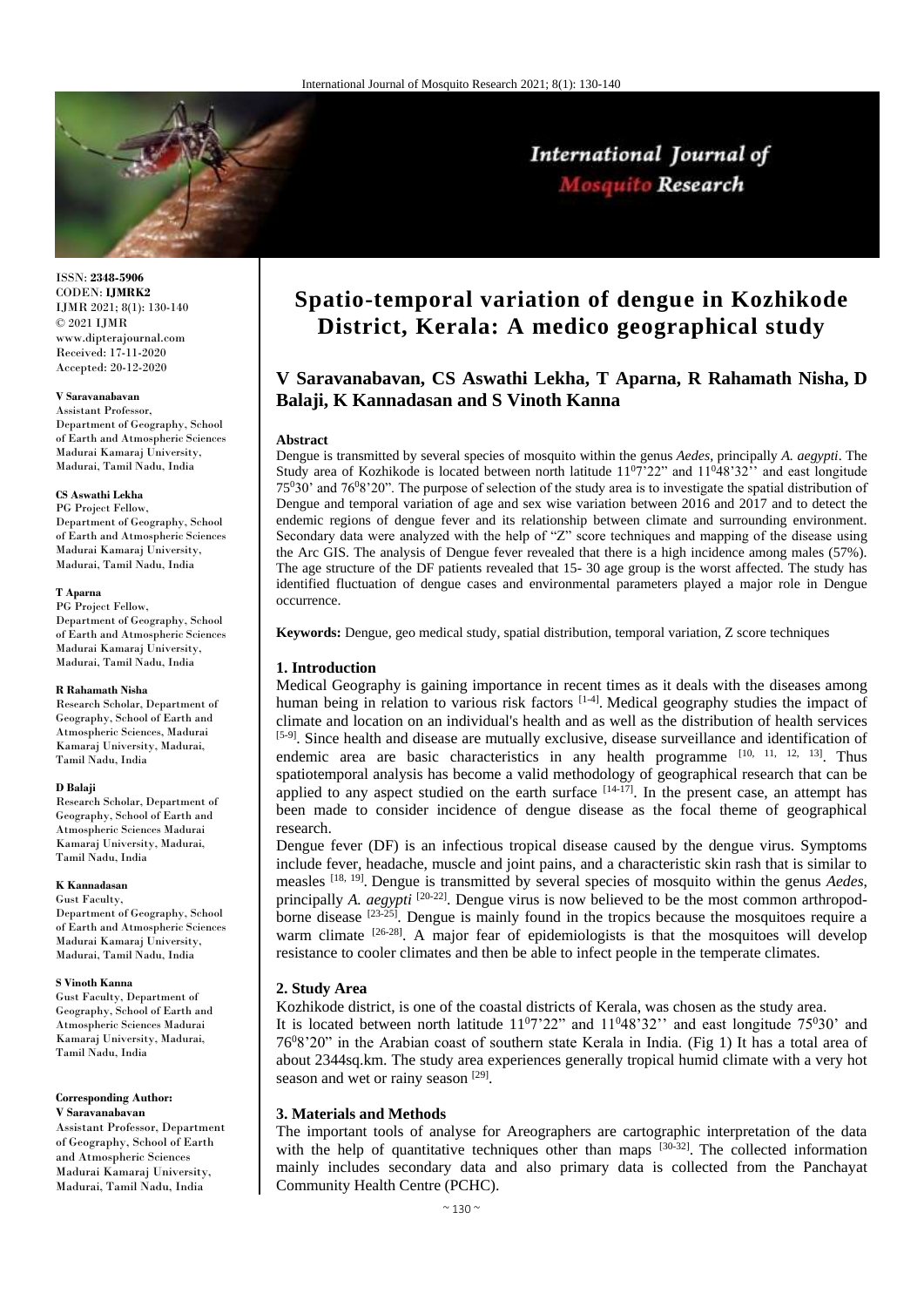

**Fig 1:** Location of the Study Area

## **3.1 Techniques**

The disease distribution maps were attempted with the help of disease mapping techniques which is derived by using Arc GIS software. Standardized score ("Z" score) technique is one of the method of scale transformation used to analyse the spatial distribution of dengue fever by using Statistical Package for Social Science (SPPSS).

A Z-Score is a statistical measurement of a score's relationship to the mean in a group of scores **[33]** A Z-score of 0 means the score is the same as the mean. A Z-score can be positive or negative, indicating whether it is above or below the mean and by how many standard deviations.

Z-scores (also called "standard scores") are raw scores that have been adjusted for the mean and standard deviation of the distribution from which the raw scores came. Z-scores are expressed in standard deviation units and represent the number of standard deviations above or below the mean of a given raw score is (e.g., a z-score of 1.0 is one standard deviation above the mean).. A Z-score reflects how many standard deviations below or above the population mean a raw score is. In order to use a Z-score, we need to know the mean μ (mu) and the population standard deviation σ. The Z-score is calculated using the following formula.

$$
z = \frac{x - \mu}{\sigma}
$$

 $\mu=$  Mean  $\sigma =$  Standard Deviation

Where: X= Experimental Value µ= Mean  $\sigma$  = standard deviation

The 'Z' scores form an important tool to identify that certain areas and people will exhibit health diseases and these must react to the responses of related environment like social, physical, economical factors. In calculating the index, the raw data were standardized, so that positive values are designated

as 'good' and negative values as 'bad' in relation to the environment health. Accordingly, data used have been transformed into a single indicator.

# **4. Results and Discussion**

# **4.1 Dengue Fever and Climate**

Dengue viruses are transmitted by *Aedes* mosquitoes, which are highly sensitive to environmental conditions. Temperature, precipitation, and humidity are critical to mosquito survival, reproduction, and development and can influence mosquito presence and abundance  $[34, 35]$ . The mosquito traits favorable to spreading disease peaked when temperatures reached 29 ºc, but where lower when temperatures were cooler or warmer.

There are a few reasons why climate change may increase Dengue risk. First, the incubation period of the virus shortens in warmer temperatures, which means a mosquito doesn't have to survive as long to have a chance of becoming infectious. Second, the range of the mosquito is increasing due to global warming. Climate is a key factor controlling where a species can live [36].

# **4.2 Climatic impact on Dengue**

The impacts of temperature and rainfall on dengue transmission are partly translated through the effects of temperature and rain on the rates of biological development, feeding, reproduction, population density, and survival of Aedes mosquitoes <sup>[37-39]</sup>. The dengue viruses may reduce incubation time in mosquitoes from approximately two weeks to one week at temperatures of  $32 \text{ °C}$  and above  $^{[40]}$ . At higher temperatures, *aedes* mosquitoes emerge from eggs to adults in a shorter period and also experience a shorter incubation period for dengue viruses. The wet season provides ample breeding habitats for *aedes* mosquitoes, although heavy rainfall can potentially flush away larvae or pupae or the immature stage of *aedes*. In the present study the strong correlation between dengue and rainfall is 0.896 and its significance level is 0.01 in Kozhikode. (Table 1)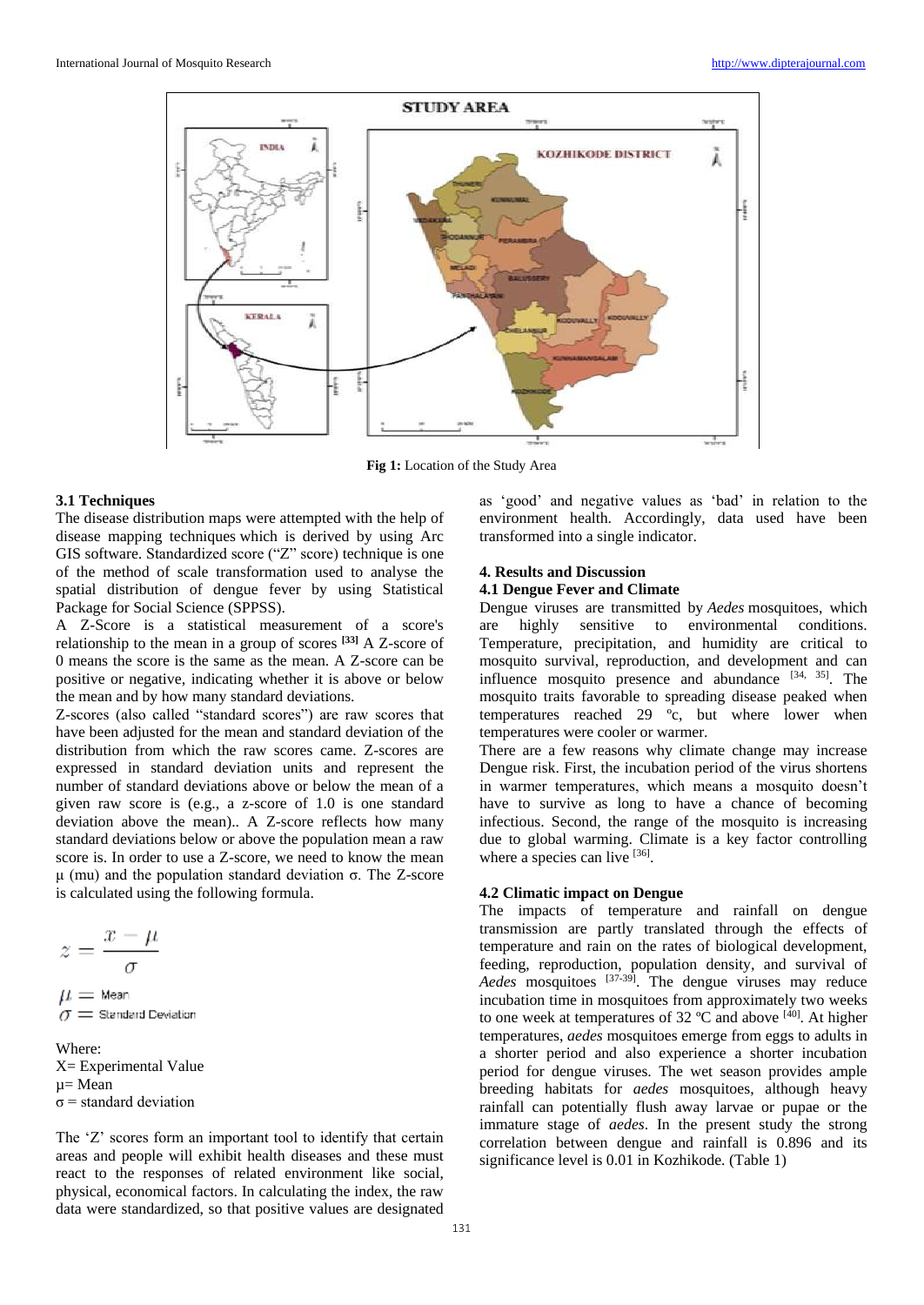|                                                              | List of variables          | Dengue cases | <b>Rainfall in mm</b> |  |  |  |  |
|--------------------------------------------------------------|----------------------------|--------------|-----------------------|--|--|--|--|
|                                                              | <b>Pearson Correlation</b> |              | $0.896**$             |  |  |  |  |
| Dengue                                                       | $Sig. (2-tailed)$          |              | 0.000                 |  |  |  |  |
|                                                              |                            | 12           | 12                    |  |  |  |  |
|                                                              | <b>Pearson Correlation</b> | $0.896***$   |                       |  |  |  |  |
| Rainfall                                                     | $Sig. (2-tailed)$          | 0.000        |                       |  |  |  |  |
|                                                              |                            |              |                       |  |  |  |  |
| **. Correlation is significant at the 0.01 level (2-tailed). |                            |              |                       |  |  |  |  |

**Table 1:** Correlations between Dengue and Rainfall

From the table 2 it is clear of the climatic impact of dengue especially their positive correlation between dengue fever cases and rainfall. In the year of 2017 the dengue cases is more frequent during the months between June – September and in the same months the occurrence of rainfall is also high compared to other months. (Fig: 2)

| Sl. No. | <b>Month</b> | Dengue<br><b>Cases</b> | Dengue<br>Cases In $%$ | <b>Dengue Cases in</b><br>Z score value | Rainfall(mm)   | Rainfall mm<br>In $%$ | <b>Rainfall</b> in<br>Z score value |
|---------|--------------|------------------------|------------------------|-----------------------------------------|----------------|-----------------------|-------------------------------------|
| 01      | January      | 9                      | 0.065                  | $-0.73363$                              | $\overline{2}$ | 0.065                 | $-.88361$                           |
| 02      | February     | 9                      | 0.065                  | $-0.73363$                              | 2              | 0.065                 | $-.88361$                           |
| 03      | March        | 15                     | 1.107                  | $-.69124$                               | 11             | 0.359                 | $-.85221$                           |
| 04      | April        | 19                     | 1.403                  | $-66298$                                | 84             | 2.742                 | $-.59751$                           |
| 05      | May          | 71                     | 5.243                  | $-.29557$                               | 242            | 7.900                 | $-.04623$                           |
| 06      | June         | 238                    | 17.577                 | .88436                                  | 815            | 26.607                | 1.95302                             |
| 07      | July         | 442                    | 32.644                 | 2.32572                                 | 770            | 25.138                | 1.79601                             |
| 08      | August       | 288                    | 21.270                 | 1.23764                                 | 472            | 15.409                | .75626                              |
| 09      | September    | 171                    | 12.629                 | .41098                                  | 238            | 7.770                 | $-.06019$                           |
| 10      | October      | 45                     | 3.323                  | $-0.47928$                              | 230            | 7.508                 | $-.08810$                           |
| 11      | November     | 26                     | 1.920                  | $-.61352$                               | 172            | 5.615                 | $-.29047$                           |
| 12      | December     | 21                     | 1.550                  | $-.64885$                               | 25             | 0.816                 | $-.80336$                           |

**Table 2:** Rainfall and Dengue fever-2017



**Fig 2:** Month wish Dengue Cases

The rubber plantation area is the main reason in the proliferation of mosquitoes. The half coconut shells used by the rubber growers to collect milk from the tree turn a breeding ground for mosquitoes during rainy days. So rainy season or rainfall and stagnation of water helped the mosquitoes to breed and increase the number of cases of dengue fever in 2017.

## **5. Temporal variation of dengue in Kozhikode**

Dengue viruses are transmitted by *Aedes* mosquitoes, which are highly sensitive to environmental conditions [41]. Kozhikode is unaffected by dengue fever till 2002. (Fig 3). It was first reported in 2003 with 77 cases and 2 deaths [42]. Then the condition of dengue become routine in a fluctuated rate but in 2006 dengue fever became an outbreak in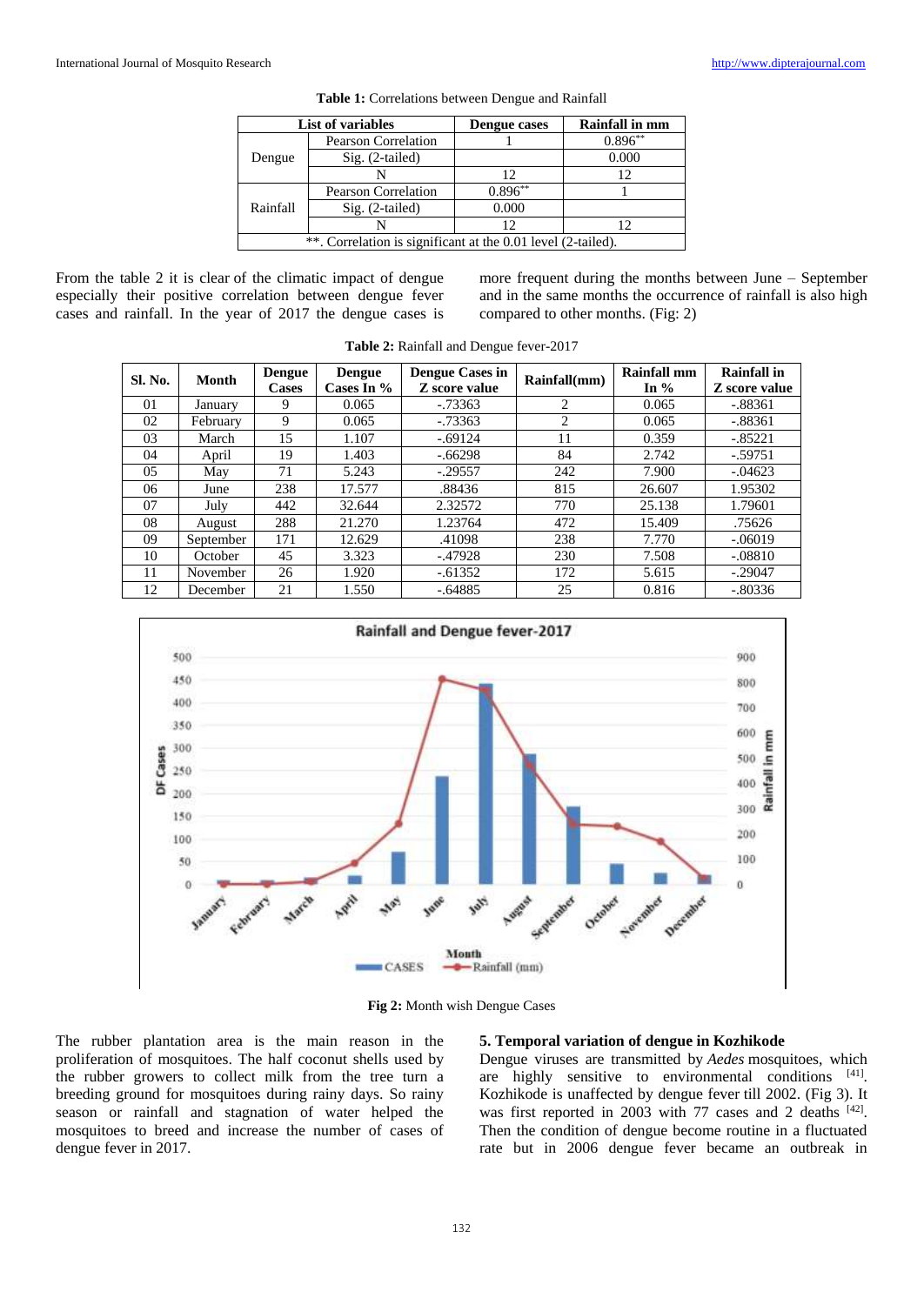Kozhikode district with the number of cases as 151 and 1death. In 2017 there were 1354 cases and 7 deaths. (Table 3)

| Year                      | 2003 | 2004                | 2005         | 2006         | 2007 | 2008        | 2009 | 2010 | 2011 | 2012 | 2013 | 2014 | 2015 | 2016   | 2017 |
|---------------------------|------|---------------------|--------------|--------------|------|-------------|------|------|------|------|------|------|------|--------|------|
| Dengue<br>-<br>Fever case | --   | ^<br>$\overline{ }$ | $\sim$<br>-- | $\sim$<br>⊥⊃ | 44   | $\sim$<br>∼ |      | 47   | 38   | 44   | 167  | 276  | 587  | $\sim$ | 1354 |
| Death                     |      |                     |              |              | -    |             | -    | -    |      | -    |      |      |      |        |      |

**Table 3:** Temporal Variation of Dengue fever



**Fig 3:** Temporal variation of dengue fever 2003-2017

The map (Fig 4) shows the spatial distribution of dengue fever in 2016 and 2017 through buffering in each block, if it is

general hospital, district hospital, and Taluk hospital and community health centre.



**Fig 4:** Various hospital registration dengue cases in Kozhikode district

**5.1 Sex Variation in Dengue Fever** In Kozhikode district both male and female cases are reported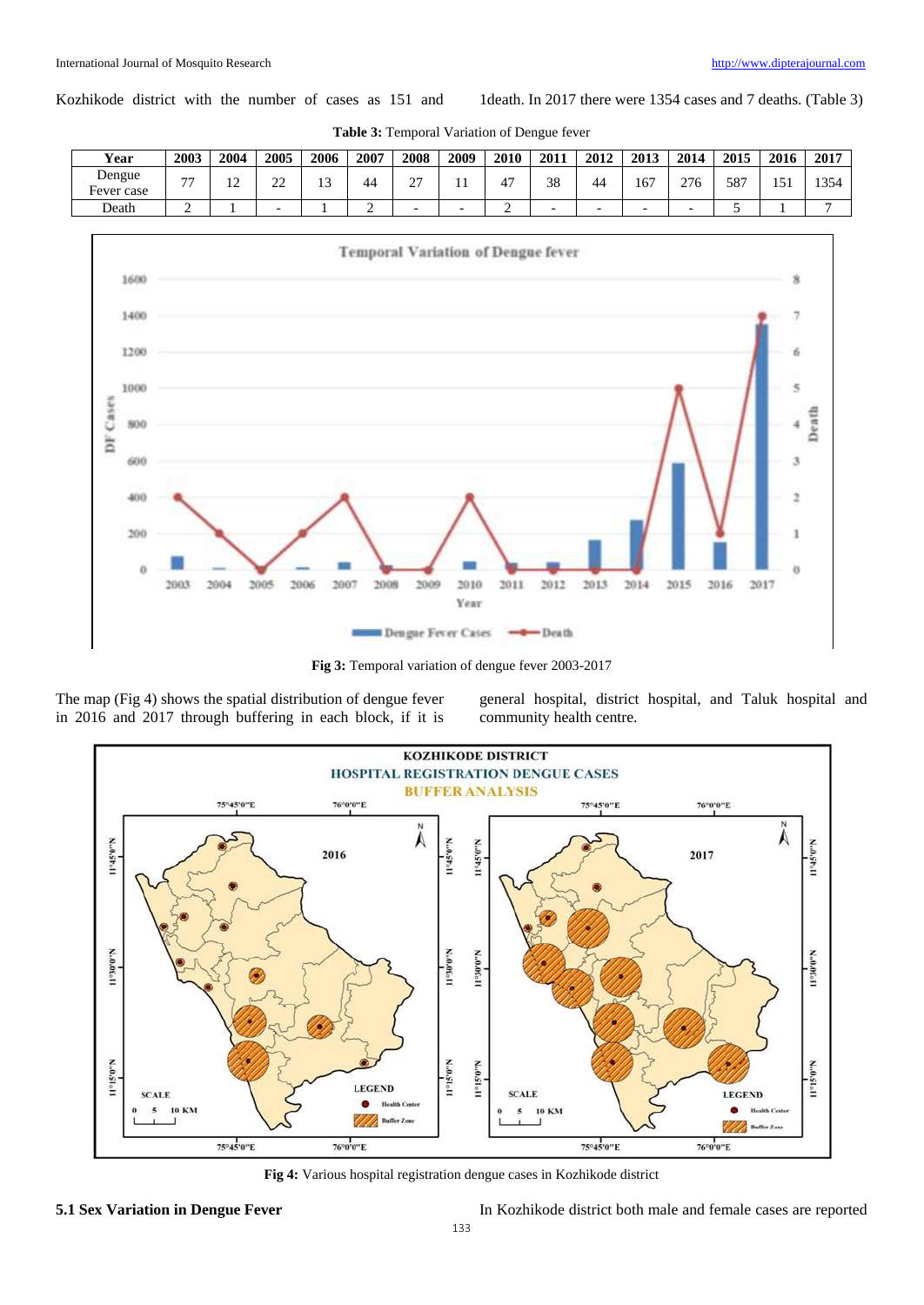in 2016 and 2017. Male cases are little more than female cases (Fig: 5). When compared for both years .This is mainly because of freedom of activities in public place, environment

related jobs etc. [43] lead to increase in chances to be bitten by *Aedes aegypti* mosquitoes.



**Fig 5:** Meal Female variation of dengue cases 2016 and 2017

# **5.2 spatial distribution of dengue –male cases 2016 and 2017**

The variables are dengue fever cases of male, female cases and total cases in both 2016 and 2017is shown in Table 4. The Standard deviation value of Dengue male cases 2016 is

12.5 and the mean value is 7.8 (Table 5) and the maximum value recorded is 44.00. Minimum value is detected as 1.00 and low distribution of male cases of dengue is comparatively more.

| <b>Block</b>  |             | 2016                 |              | 2017<br><b>Z</b> Score Value |               |              |  |
|---------------|-------------|----------------------|--------------|------------------------------|---------------|--------------|--|
|               |             | <b>Z</b> Score Value |              |                              |               |              |  |
|               | <b>Male</b> | <b>Female</b>        | <b>Total</b> | <b>Male</b>                  | <b>Female</b> | <b>Total</b> |  |
| Vadakara      | $-0.54$     | $-0.74$              | $-0.62$      | $-0.58$                      | $-0.61$       | $-0.60$      |  |
| Thodannur     | $-0.54$     | $-0.74$              | $-0.62$      | $-0.56$                      | $-0.60$       | $-0.58$      |  |
| Thuneri       | $-0.46$     | $-0.74$              | $-0.56$      | $-0.58$                      | $-0.58$       | $-0.59$      |  |
| Kunnumal      | $-0.54$     | $-0.74$              | $-0.62$      | $-0.57$                      | $-0.60$       | $-0.59$      |  |
| Perambra      | $-0.54$     | $-0.55$              | $-0.56$      | $-0.45$                      | $-0.42$       | $-0.44$      |  |
| Meladi        | $-0.54$     | $-0.74$              | $-0.62$      | $-0.46$                      | $-0.42$       | $-0.45$      |  |
| Panthalayani  | $-0.38$     | $-0.74$              | $-0.51$      | $-0.26$                      | $-0.28$       | $-0.27$      |  |
| Balussery     | 0.02        | 0.61                 | 0.20         | 0.19                         | 0.05          | 0.13         |  |
| Chelannur     | 0.66        | 1.19                 | 0.85         | 1.50                         | 2.39          | 1.91         |  |
| Koduvally     | 0.34        | 1.58                 | 0.73         | $-0.48$                      | $-0.41$       | $-0.45$      |  |
| Kunnamangalam | $-0.38$     | $-0.16$              | $-0.33$      | $-0.33$                      | $-0.32$       | $-0.33$      |  |
| Kozhikode     | 2.91        | 1.77                 | 2.67         | 2.57                         | 1.79          | 2.27         |  |

**Table 4:** Regional Variation and Case Identification of Dengue fever

**Table 5:** Descriptive statistics value

| <b>Variables</b>         | N   | <b>Minimum</b> | Maximum | Mean  | <b>Std. Deviation</b> |
|--------------------------|-----|----------------|---------|-------|-----------------------|
| Dengue Male Cases 2016   | 12  |                | 44      | 7.8   | 12.5                  |
| Dengue Female Cases 2016 | 12. |                | 14      | 4.8   | 5.2                   |
| Dengue Total Cases 2016  | 12  |                | 58      | 12.6  | 17.0                  |
| Dengue Male Cases 2017   | 12  |                | 339     | 64.0  | 107.1                 |
| Dengue Female Cases 2017 | 12  |                | 236     | 48.8  | 78.5                  |
| Dengue Total Cases 2017  | 12. |                | 528     | 112.8 | 182.7                 |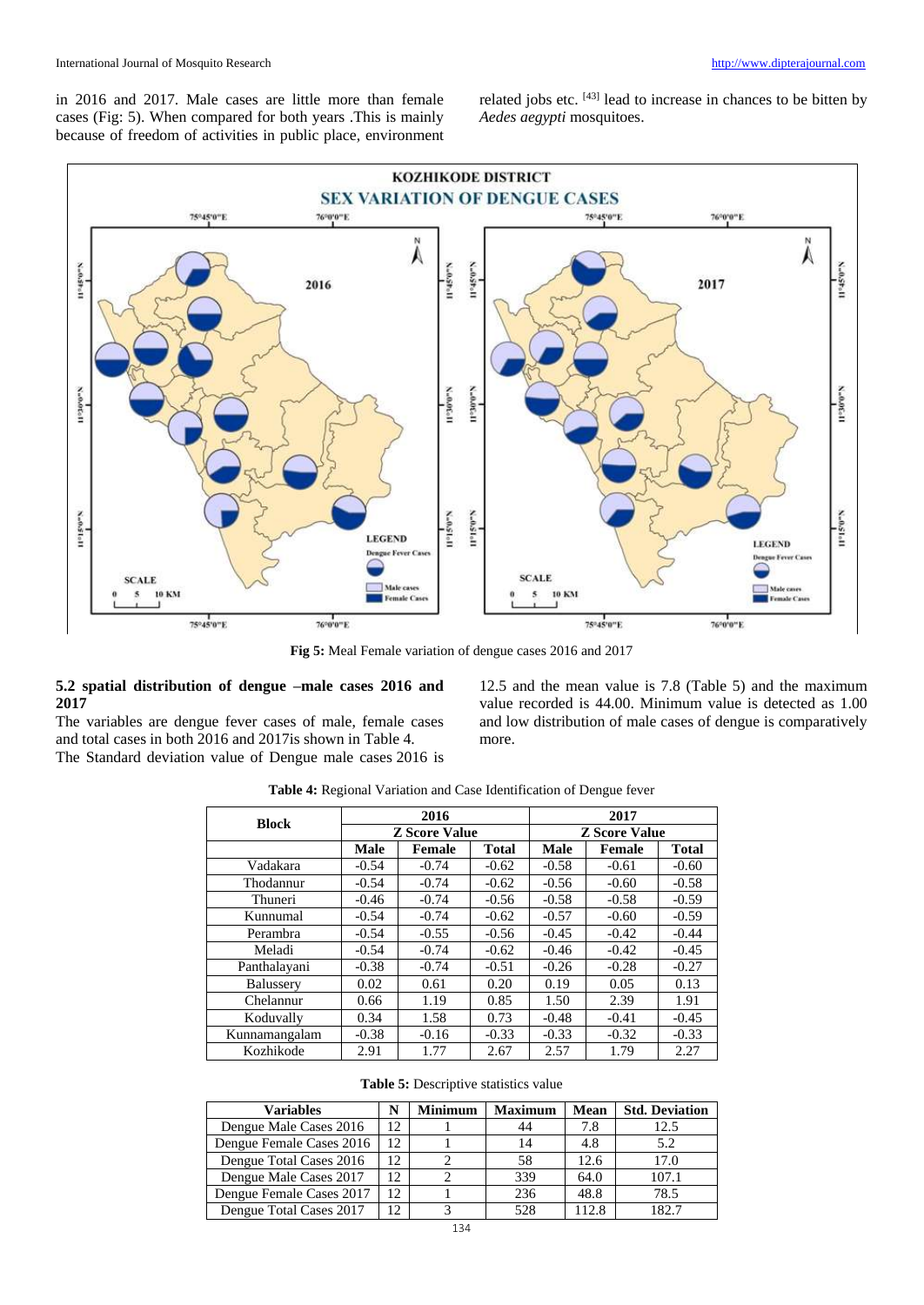According to 'Z' score value the maximum incident rate represented the southern area mainly the south coastal area (Fig 6). The disease decreases towards northern parts of the district. According to Z score value the map shows that Kozhikode block (2.91) is extremely affected. The area including blocks like Balussery (0.34), Chelannur (0.66) and Koduvally (0.34) are highly affected areas. The moderate affected areas are Kunnamangalam (-0.38) Panthalayani (-

0.38) and Thuneri (-0.46). The incident rate was low in blocks such as Vadakara (-0.54), Thodannur (-0.54), Kunnumal (- 0.54), Perambra (-0.54) and Meladi (-0.54).

The Standard deviation value of Dengue male cases in 2016 is (12.5), the mean value (7.8) (Table 5) and the maximum value recorded is (44.00). Minimum value detected is (1.00) and low distribution of male cases of dengue is comparatively more.

![](_page_5_Figure_5.jpeg)

**Fig 6:** Spatial Distribution of Dengue –Male Cases 2016 And 2017

The male incident rate of dengue fever has increased in 2017 when compared to 2016 (Fig: 6).The maximum incident rate recorded in Kozhikode (2.57) and Chelannur (1.5) block. The areas which exhibit a high prevalence rate in Balussery block (0.19). Moderate rate was found in the blocks of Kunnamangalam (-0.33) Koduvally (-0.48) Panthalayani (- 0.26) Meladi (-0.46) Perambra (-0.45). The incident rate is low in northern part of the district especially in blocks like Vadakara (-0.58) Thodannur (0.56) Thuneri (-0.58) and Kunnumal(-0.57). The main reason for the increasing trend is unpredictable rainy season and after effect of mosquito breeding in rubber and coconut plantations due to fresh water stagnation [44-46] Most of the male labours in the plantation are affected by dengue fever. The Standard deviation value of Dengue male cases in 2017 is (107.1), the mean value (64.00) (Table 5) and the maximum value recorded is (339.00). Minimum value is detected (2.00) and low distribution of male cases of dengue is comparatively less. Majority of the area have moderate range of dengue male cases distributed.

# **5.3 Spatial Distribution of Dengue – Female Cases 2016 And 2017**

'Z' score analysis help to identify the spatial distribution of dengue fever in female cases during the year 2016. When compared with male cases, female cases are very low in this year. The maximum rate is found in southern and central part of the district and number of cases decreasing toward northern

part of the district.

Blocks such as Kozhikode (1.77), Koduvally (1.58) and Chelannur (1.19) are extreamily affected areas. The area of Balussery block (0.61) is highly affected. Moderate Spatial distribution of Dengue female cases found in Kunnamangalam block (0.16). The incident rate of female dengue fever cases is low in the blocks of Vadakara (-0.74), Thodannur (-0.74), Thuneri (-0.74), Kunnumal (-0.74), Perambra (-0.55) Meladi (-0.74) and Panthalayani (-0.74) (Fig 7).

The maximum standard deviation value of dengue female cases 2016 is representing (5.2). Maximum value is identified as (14.00). The minimum value is recorded as (1.00). The mean value is identified with the value (4.8), (Table 3).The spatial analysis of dengue fever of female cases in Kozhikode district during the year 2017 shown in (Fig7). From the map it is clear that the number of female cases have a huge variation or outbreak between 216 and 2017.

The spatial distribution of dengue female cases found in the blocks Chelannur (2.39) have high number of female dengue fever cases are occur and Kozhikode(1.79).( fig 8) The highly distributed area is Balussery block (0.05). Moderately distributed areas include blocks like Kunnamangalam (-0.32), Koduvally (-0.41) Panthalayani (-0.28), Meladi (-0.4) and Perambra (-0.42). The incident rate is low in the areas of Vadakara (-0.61), Thodannur (-0.6), Thuneri (-0.58) and Kunnumal (-0.6).The maximum value of female cases in 2017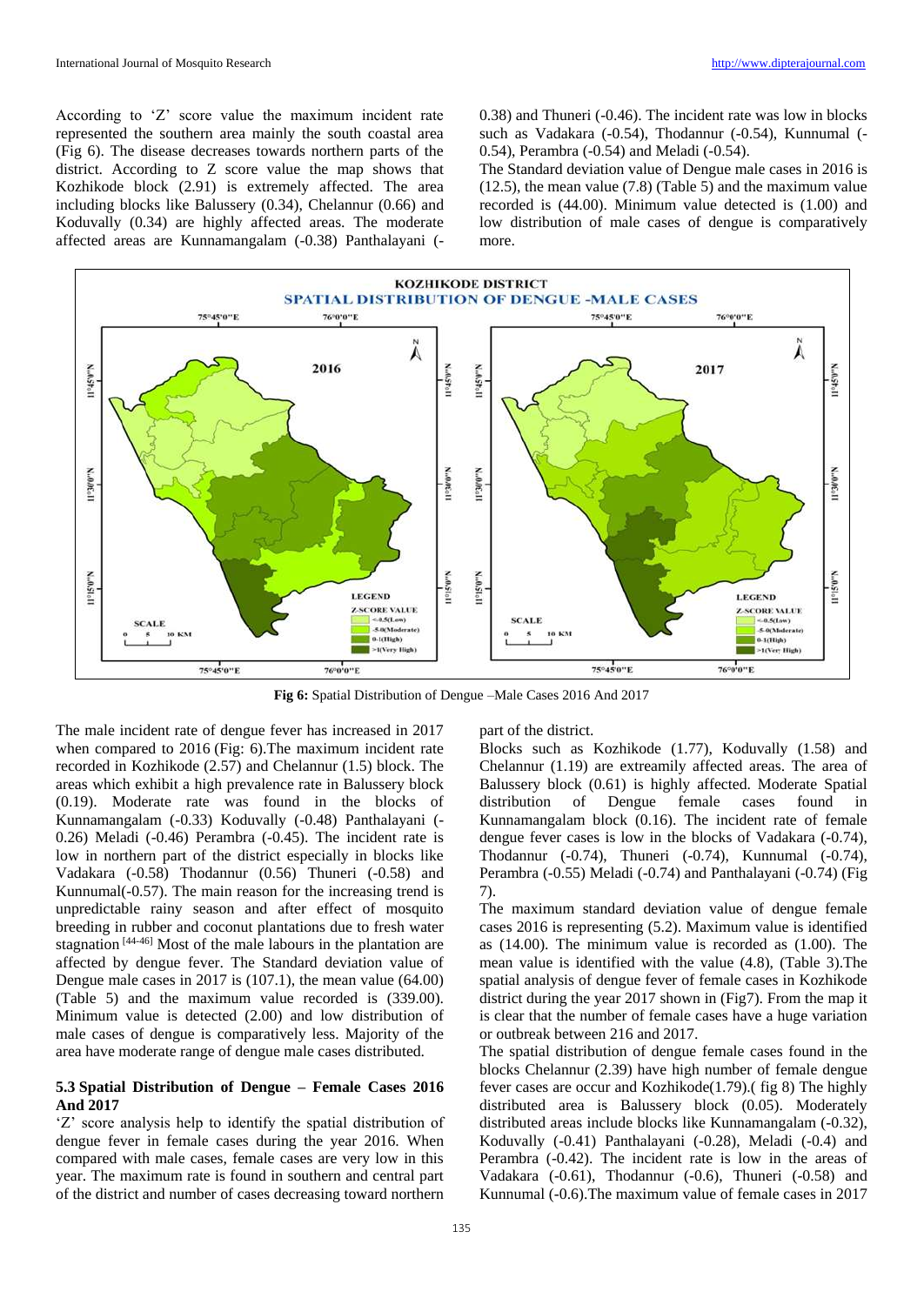(236.00), the minimum value of female cases of dengue fever is (1.00) and the mean value is found (48.8). The standard

deviation value is found (78.5) (Table 4).

![](_page_6_Figure_4.jpeg)

**Fig 7:** Spatial Distribution of Dengue –Male Cases 2016 And 2017

# **5.4 Spatial Distribution of Total Dengue Cases 2016 and 2017**

The 'Z' score analysis techniques help to understand the spatial distribution pattern of total dengue fever cases in Kozhikode district of 2016 as shown (Table 4). In this year comparatively the dengue cases are low. The maximum rate of incidence was recorded in the coastal urban area of the district.

From the map Fig 8 it is clearly observed that Kozhikode block(2.69) which is an urban area is extremely affected. The area including blocks like Koduvally (0.73), Chelannur (0.85) and Balussery (0.2) are highly affected by dengue fever. The incident rate is moderately distributed in Kunnamangalam Block (-0.32). The incident rate is low in the northern blocks of the district such as Vadakara (-0.62), Thodannur (-0.62), Thuneri (-0.56), Kunnumal (-0.52), Perambra (-0.56), Meladi (0.62) and Panthalayani (-0.51)

The standard deviation value of this particular case is (17.0), the maximum value is recorded (58), the mean value is identified (12.6) and the minimum value of dengue cases in 2016 is (2.00), (Table 5). Mostly the cases are in the southern region and very rare incidence occurred in the northern part of the district.

The overall pattern of 'Z' scores analysis result in the increasing trend of Dengue fever during the year 2017. The maximum incident rate occurs in coastal and hilly areas of the district.

The spatial distribution pattern of dengue fever is clearly shown in map (Fig 8). Most of the dengue fever cases are found in the area including Kozhikode (2.27) and Chelannur (1.91). The area of Balussery block (0.13) is a hilly area and is highly affected. The moderate rate of incident is recorded in the areas of Kunnamangalam (-0.33), Koduvally (0.45), Panthalayani (-0.27), Meladi (-0.45) and Perambra (-0.44). The incident rate is low in the usual northern blocks of the district which include Vadakara (-0.6), Thodannur (-0.58), Thuneri (-0.59) and Kunnumal (-0.59).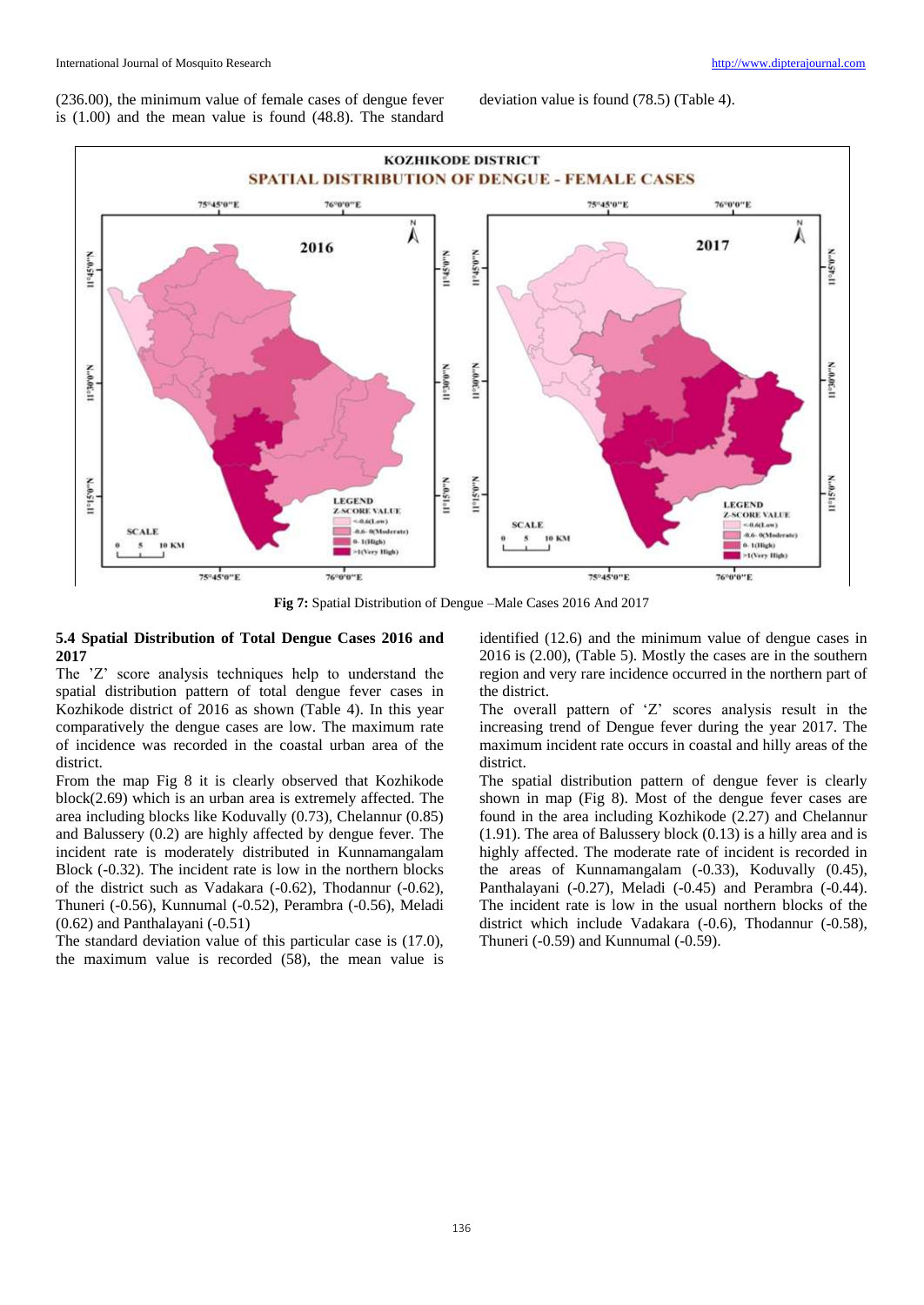![](_page_7_Figure_2.jpeg)

**Fig 8:** Total number of dengue cases in 2016 and 2017

Standard deviation value of this particular disease is (182.7). The minimum value is (3.00), maximum value is found to be (528.00), and the mean value of this disease is identified as (112.8), (Table No.5). The main reason for increasing rate of dengue fever cases in 2017 is due to the climate fluctuation mainly the early rainfall. Density of population in urban area leads to spread of the disease easily and the lack of awareness

of breading sources of *Aedes aegypti* mosquitos are the other reasons.

# **6. Age Structure and Dengue**

In Kozhikode district the percentage of dengue cases is very high in the age group 15-30 that is adult age and low in both old (>60) and child population(<15) (Table 6).

| Age Group      | <b>Total Dengue Cases 2016 in percentage</b> | "Z" Score Value | Total Dengue Cases 2017 in percentage | "Z" Score Value |
|----------------|----------------------------------------------|-----------------|---------------------------------------|-----------------|
| $<$ 15         |                                              | $-0.61394$      |                                       | $-1.14905$      |
| $15-30$        | 35                                           | 1.31559         | 35                                    | 1.32583         |
| $31 - 45$      | 27                                           | 0.61394         | 26                                    | .53033          |
| $46 - 60$      | 19                                           | $-.08771$       |                                       | .08839          |
| >60            |                                              | $-1.22788$      |                                       | $-0.79550$      |
| Mini.Value     |                                              |                 |                                       |                 |
| Maxi.Value     | 35                                           |                 | 35                                    |                 |
| Mean Value     | 20                                           |                 | 20                                    |                 |
| Std. Deviation | 11.40175                                     |                 | 11.31371                              |                 |

**Table 6:** Age Structure and Dengue in 2016-17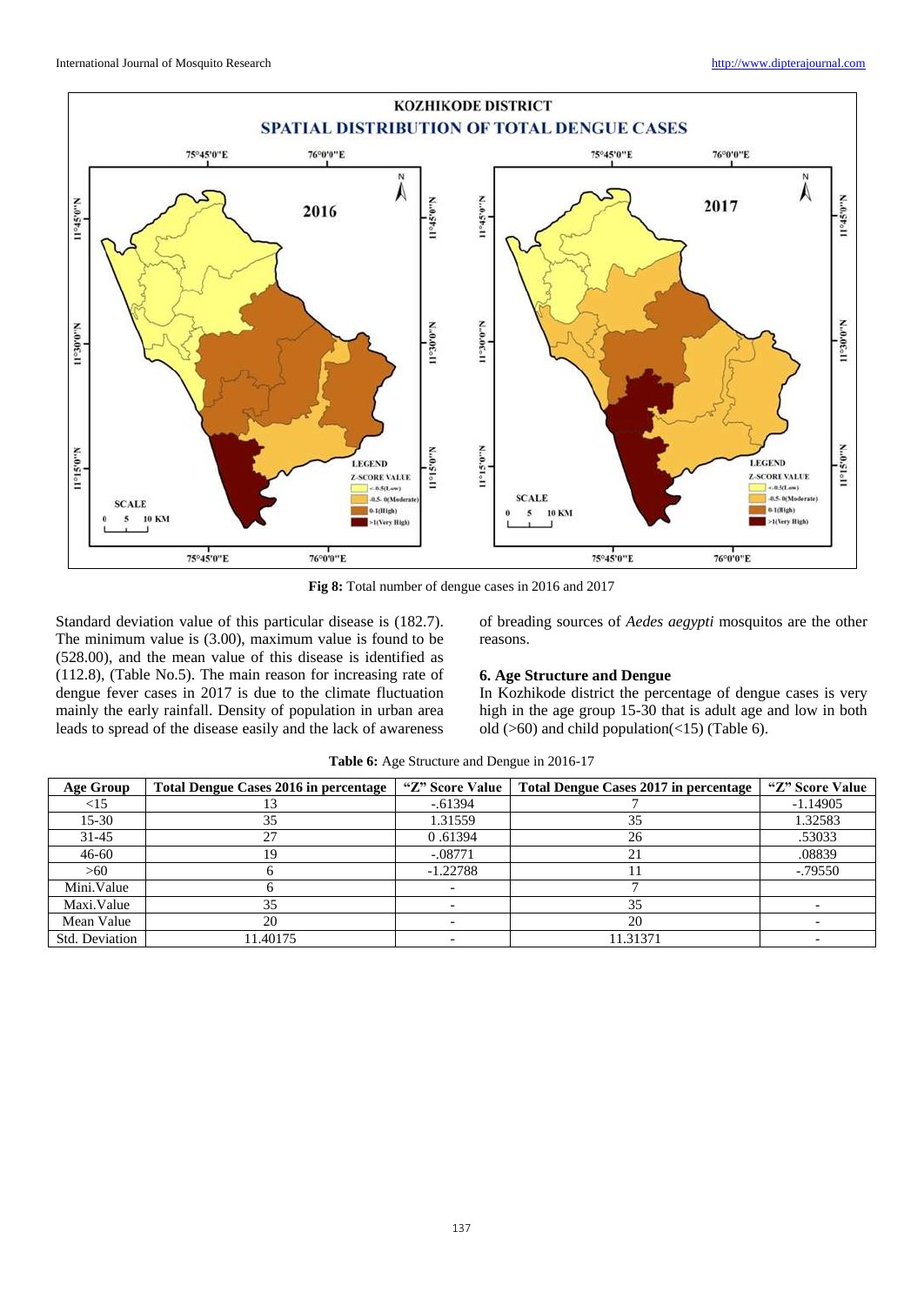![](_page_8_Figure_2.jpeg)

**Fig 9:** Age wise Dengue Cases

Dengue fever mostly affected people in 15-30 years, which includes both adult age and working population.(Fig 9). Majority of working population is engaged in secondary and tertiary fields.**[47,48,49]** It is noted that most of the cases occur in urban areas.[50] The frequent movement of adult and working population leads to higher infection of the disease than the old age  $(>60)$  and child population  $(<15)$  because mostly these age group do not move from their home area, so chances of infection of dengue fever is low.

# **7. Conclusion**

The study of environmental relationship of these factors according to its nature reveals alternative points of relation for managing health problems and also to find out where future problem might emerge.

The 'Z' score analysis technique is an important measure whereby it identified the casual links in the distribution pattern of Dengue fever incidents which in turn must react to responses of related environmental factors like social, physical and economic. The urban area of the district registered a high incident rate of dengue fever. In Northern part and rural areas the influence dengue fever is very low. Dengue fever mostly affected people of the age between 15- 30. Male cases are reported more and most of the cases are reported in the months of June- September.

Understanding the environmental conditions of patients is essential to focus on the socio-economic condition of the patients, cleanliness of the surrounding, waste disposal etc.

The strategy of dengue control measures is called source reduction. The Primary preventative measure to reduce dengue infections is the control of mosquito populations. Since the transmission of dengue requires mosquitoes as vectors, the spread of dengue can be limited by reducing mosquito population.

# **8. Acknowledgements**

The authors gratefully acknowledge the RUSA-Phase II (Rashtriya Uchchatar Shiksha Abhiyan), Department of Geography, School of Earth and Atmospheric Sciences, Madurai Kamaraj University, Madurai, 625021 for their

support in carrying out the publishing of this research work.

## **Ethical approval**

Ethical approval not required. This article does not contain any studies with human participants or animals performed by any of the authors. Since only the Secondary data collected at various centres are used in the study

## **Conflict of Interest**

On behalf of all authors, the corresponding author states that there is no conflict of interest.

# **9. References**

- 1. Grady SC, Wadhwa V. Today and tomorrow: Reflections on health and medical geography. Social science & medicine 2015;(133):212-5. https://doi.org/10.1111/j.1538-4632.2009.00780.x
- 2. Saravanabavan V. Patients perception and travel behavior pattern in primary health care center in Haripad block-A micro Geo-medical study. Journal of Language in India. 2013;13(4):194-207.
- 3. Meade MS. Medical geography. The Wiley Blackwell Encyclopedia of Health, Illness, Behavior, and Society. 2014;6:1375-81

https://doi.org/10.1002/9781118410868.wbehibs204

- 4. Ganesan J, Saravanabavan V. Nutritional Problems of Anaemia Disorders Among the Tea Plantation Labourers in Nilgiris District–A Geo Medical Study. International Journal of Research Studies in Science, Engineering and Technology 2018;4(4):360-1366.
- 5. Brown T, McLafferty S, Moon G. editors. A companion to health and medical geography. Chichester: Wiley-Blackwell 2010. ISBN: 978-1-405-17003-1
- 6. PonnyinSelvi T, Vadivel S. Physiological Health and Wealth Status of Children in Thanjavur Corporation, Tamil Nadu, India-A Geo-Spatial Study. Asian Journal of Humanities and Social Studies 2017;5:03. ISSN: 2321– 2799.
- 7. Sheheersha SK, Saravanabavan V. Geo-Medical Analysis of the Detection of Cervical Pre-Cancer Cases Using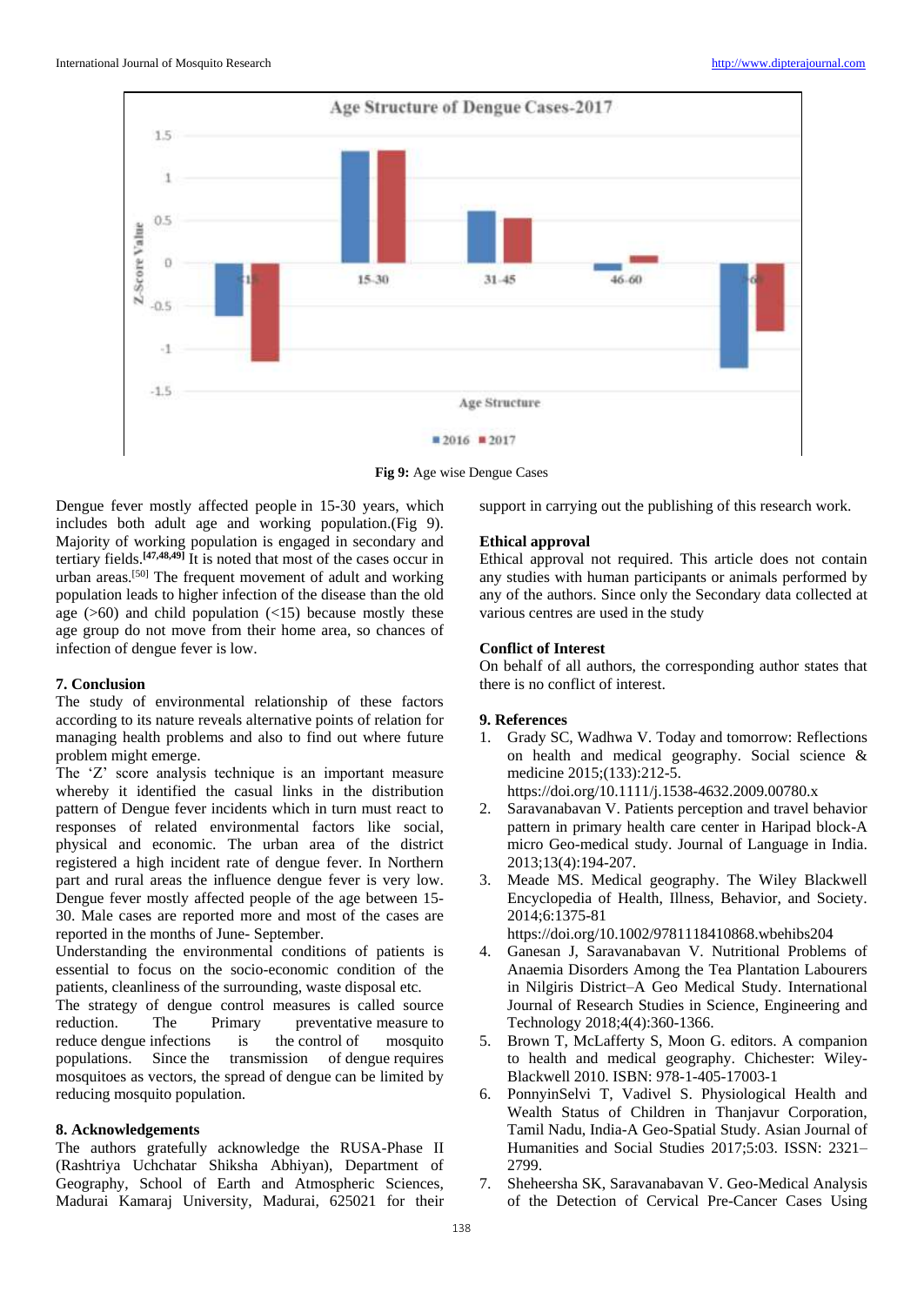Telemedicine System in Kerala State, India. IOSR Journal of Dental and Medical Sciences 2020;10(11):12. DOI: 10.9790/0853-1907100816

- 8. Saravanabavan V. Bicycles and health-a geo medical study of Madurai city. InVelo Australis and Velo-City'96, International Bicycle Conference, Fremantle, Western Australia 1996;19(1):1997.
- 9. Kearns RA, Joseph AE. Space in its place: developing the link in medical geography. Social Science & Medicine. 1993;37(6):711-7. https://doi.org/10.1016/0277- 9536(93)90364-A
- 10. Vimala Vinnarasi J, Saravanabavan V. Tuberculosis types and its characteristics in Dindigul District-A Geomedical study using GIS. International Journal of Geomatics and Geosciences 2017;7(3):262-74.
- 11. Sheheersha SK, Reshma CU, Saravanabavan V. Sanjeevani Comprehensive Cancer Control Programme and Mobile TeleMedicine (SCCP&MTM) for rural poor: Design features, technical feasibility and usability. International Journal of Applied Management Research (IJAMR) 2015;7(1):212-6.
- 12. Mayer JD. Geography, ecology and emerging infectious diseases. Social science & medicine 2000;50(7-8):937- 52. https://doi.org/10.1016/S0277-9536(99)00346-9
- 13. Sarvanabavan V, Shanmuganandan S. Identification of Health Care Delivery System for Paucibacillary Leprosy in Tannilnadu. Calcutta 1997;3(59):216-224. ISSN.NO 0375-6386
- 14. Rahamath Nisha R**,** Saravanabavan V**,** Sureshkumar R. Emerging COVID-19 Epidemiology in Tamilnadu India using GIS. International Journal of Contemporary Medical Research 2020;7(8):H10-H17. ISSN(Online):2393-915X;(Print):2454-7379. DOI**:** http://dx.doi.org/10.21276/ijcmr.2020.7.8.15
- 15. Saravanabavan V, Shanmuganandan S. Impact of MDTon changing scenario of Leprosy in Tamil Nadu. The Journal of Region, Health and Health Care 1996;1(2):19-27. ISSN.NO 02159
- 16. Eswari S, Saravanabavan V. A Geo Medical analysis of Diarrhoeal diseases among Children in Madurai City, Tamilnadu, India. International Journal of Current Research 2020;12(03):10684-9.
- 17. Rahamath Nisha R, Saravanabavan V. Occupational Health: A Special Reference to Lung Disease in Petrochemical, Metal and Building Material Industrial Workers in Melur Taluk Madurai ICV: 98.46 2020;7(7). ISSN 2454-7379.
- 18. World Health Organization. Dengue and severe dengue fact sheet. World Health Organization, Geneva, Switzerland. Available at a state of  $\alpha$  at a state of  $\alpha$  at a state of  $\alpha$  at a state of  $\alpha$  at a state of  $\alpha$  at a state of  $\alpha$  at a state of  $\alpha$  at a state of  $\alpha$  at a state of  $\alpha$  at a state of  $\alpha$  at a state of  $\alpha$  at

http://www.who.int/mediacentre/factsheets/fs117/en. 2016 Jul.

- 19. Saravanabavan V. GIS analysis of pedestrian problem and spatial risk areas for each buffer zone in uraban cities A case study of Madurai city in Tamlnadu, India. In 1st International symposium held on 19–21 April, 2011 at South Eastern University of Sri Lanka 2011. http://ir.lib.seu.ac.lk/handle/123456789/862
- 20. Duncombe J, Clements A, Hu W, Weinstein P, Ritchie S, Espino FE. Geographical information systems for dengue surveillance. The American journal of tropical medicine and hygiene 2012;86(5):753-5.

https://doi.org/10.4269/ajtmh.2012.11-0650

- 21. Arunachalam N, Tana S, Espino F, Kittayapong P, Abeyewickrem W, Wai KT *et al*. Eco-bio-social determinants of dengue vector breeding: a multicountry study in urban and periurban Asia. Bulletin of the world Health Organization 2010;88:173-84. https://www.who.int/bulletin/volumes/88/3/09- 067892.pdf
- 22. Saravanabavan V, Balaji D, Rahamath Nisha R, Preethi S, Vadivel S. Geo-ecological association of dengue disease in Madurai city–using multivariate analysis. International Journal of Mosquito Research 2020;7(2):37- 45. ISSN: 2348-5906
- 23. Rahamath Nisha R, Saravanabavan V, Balaji D. Knowledge, attitude and practice in dengue endemic areas in Madurai District. International Journal of Contemporary Medical Research 2020;7:3. DOI**:** http://dx.doi.org/10.21276/ijcmr.2020.7.3.4
- 24. Eswari SV, Saravanabavan, Balaji D. Infant neonatal and post neonatal mortality in Madurai district, Tamil Nadu, India: A Geo medical Study. International Journal of Geography, Geology and Environment 2020;2(2):102- 112. P-ISSN: 2706-7483, E-ISSN: 2706-7491
- 25. Saravanabavan V, Abeesh P. Environmental health status of fishermen in Mahe district. International Journal of Geography, Geology and Environment 2020;2(2):95-102. P-ISSN: 2706-7483 ,E-ISSN: 2706-7491
- 26. Balaji D, Saravanabavan V. Geo spatial variation of dengue risk zone in Madurai city using autocorrelation techniques. Geojournal. Springer 2020, 1-21. https://doi.org/10.1007/s10708-020-10143-1
- 27. Saravanabavan V, Eswari S, Vimala Vinnarasi J, Ganesan J, Sudharsan R. Spatial temporal variation of leptospirosis disease in Madurai city–Medicogeographical analysis. International Journal of Geography, Geology and Environment 2020;2(1):21-7.
- 28. Brady OJ, Gething PW, Bhatt S, Messina JP, Brownstein JS, Hoen AG *et al.* Refining the global spatial limits of dengue virus transmission by evidence-based consensus. PLoS Negl Trop Dis 2012;6(8):e1760. https://doi.org/10.1371/journal.pntd.0001760
- 29. Reshma CU, Sheheersha SK, Saravanabavan V. A case study on the influence of socio-economic status of women on infant healthcare in Kerala state. International Journal of Physical and Social Sciences 2015;5(1):128.
- 30. Saravanabavan V, Shanmuganandan S. Application of Multivariate analysis in the identification of major dimension of multi bacillary leprosy in Tamilnadu. The transaction institute of Indian geographers 1995;1:75-80.
- 31. O'Sullivan D, Bergmann L, Thatcher JE. Spatiality, maps, and mathematics in critical human geography: Toward a repetition with difference. The Professional Geographer 2018;70(1):129-39. https://doi.org/10.1080/00330124.2017.1326081
- 32. Saravanabavan V, Shanmuganandan S. Leprosy and Multidrug therapy in Tamil Nadu, India: A Factor Analysis. The Indian Geographical Journal 1998;73(1):41-50. ISSN.NO 0019-4824
- 33. Ghosh S, Dinda S, Chatterjee ND, Das K, Mahata R. The spatial clustering of dengue disease and risk susceptibility mapping: an approach towards sustainable health management in Kharagpur city, India. Spatial Information Research 2019;27(2):187-204.